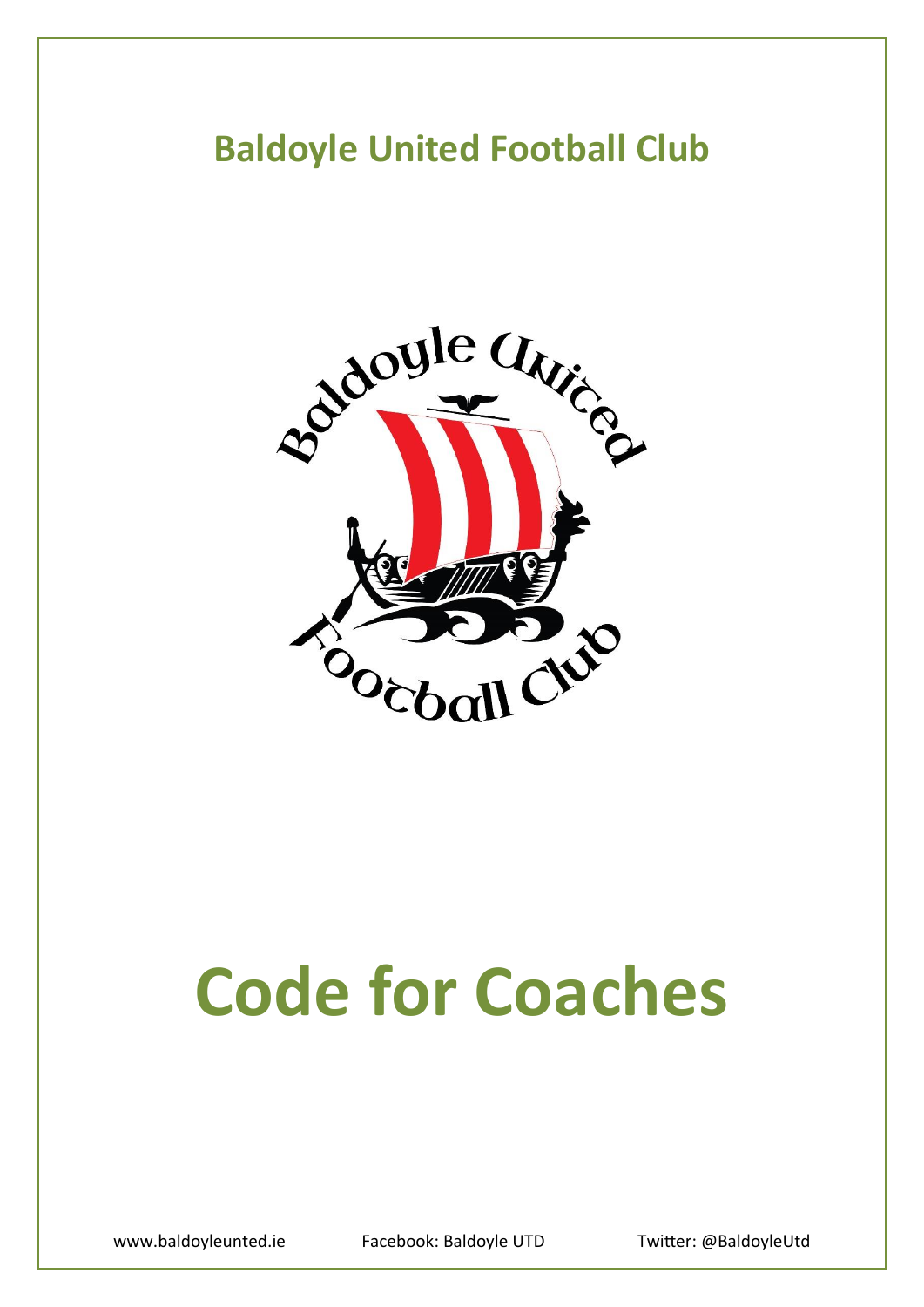### **Code for Coaches**

#### **Coaches Education**

- All coaches must **be Garda vetted**. This is a legal requirement.
- All coaches will be required to undertake the **FAI Safeguarding 1 course**. This Code for Coaches booklet is intended only to reflect on a few of the issues raised in Safeguarding 1. It is not exhaustive.

#### **Relationships**

- The good coach will be concerned primarily with the **wellbeing, health and future** of the individual player and only secondarily with the optimising of performance.
- A key element in a coach/player relationship is the **development of independence** of the player.
- Players must be encouraged to **accept responsibility** for their own behavior and performance in training, competition and in their social life.
- The relationship between coach/player relies heavily on **mutual trust and respect**.
- In detail this means that the player should be aware of the coach's qualifications and experience and must be given the opportunity to consent to or decline proposals for training and performance.
- Coaches must not encourage players to violate the laws of the game and should actively seek to discourage such action. Furthermore, coaches should encourage players to obey the spirit of such laws.
- Coaches must not compromise their players by advocating measures which could be deemed to constitute seeking to gain an unfair advantage (cheating, diving, bullying).
- Coaches should not use any form of corporal punishment, physical force, emotional or sexual abuse or threat of same on a child. A child must not be neglected in preference to others.
- Not all coaches are adults. In any given year young coaches are involved in assisting coaches. The majority of them are under the age of 18 and are therefore considered children by law.
- Above all, coaches must never advocate the use of proscribed drugs or other banned performance enhancing substances. Coaches must treat opponents and officials with due respect both in victory and in defeat and should encourage their players to act in a similar way.
- Coaches must accept responsibility for the conduct of their players Insofar as they will undertake to discourage inappropriate behaviour.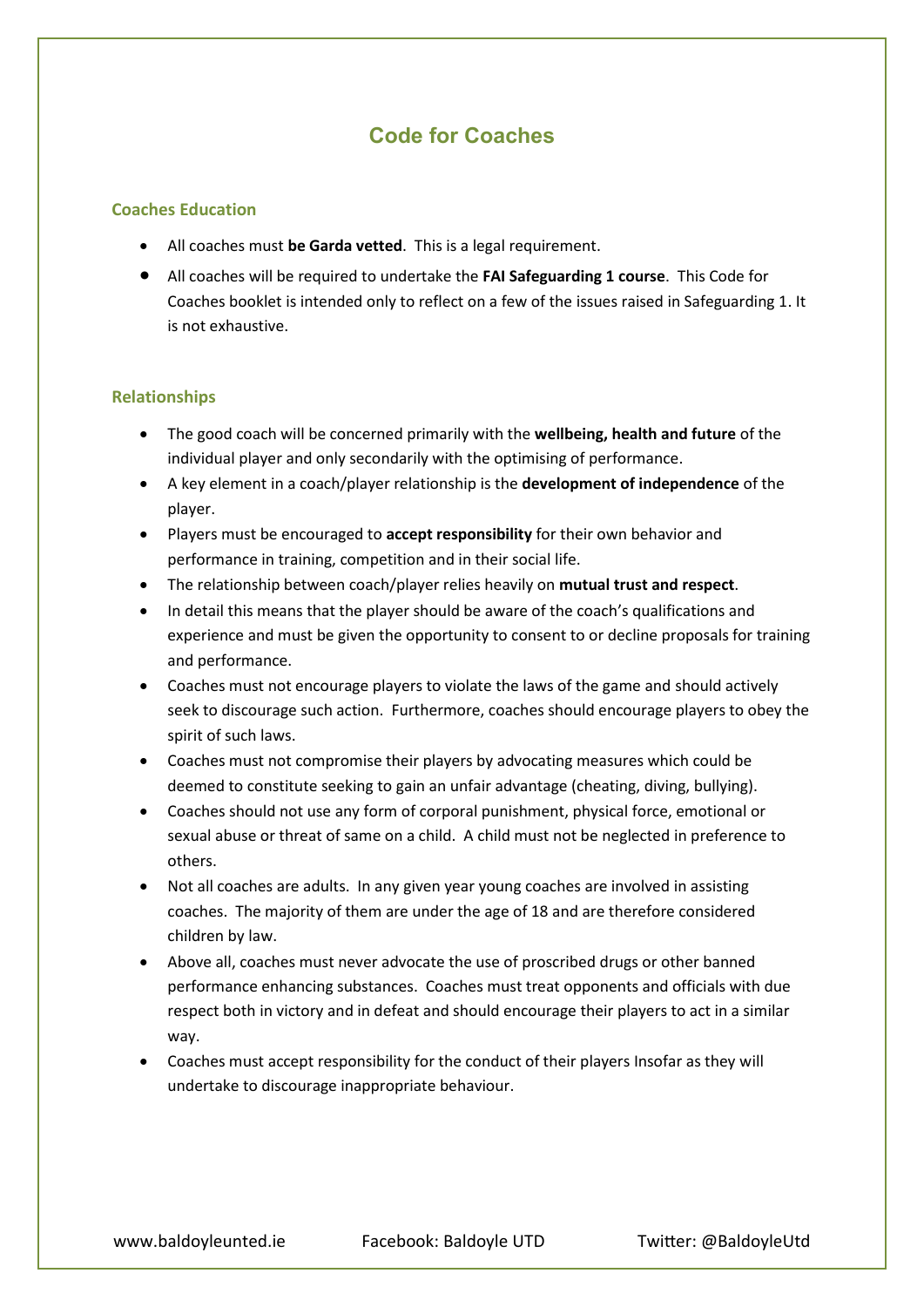#### **LEAD BY EXAMPLE!**

#### **Personal Standards**

- Coaches are given a position of trust by parents/guardians and players, and therefore expected to show the highest standards of behaviour whilst in the company of underage players. As a coach of underage players, you act in "loco parentis" and therefore your duty of care is more onerous than that of a coach of an adult team.
- The coach must consistently display high personal standards and project a favourable image of the game and of coaching—to other players, coaches, officials, spectators, the media and the general public.
- Personal appearance is a matter of individual taste but the coach has an obligation to project an image of health, cleanliness and functional efficiency.
- Coaches should not drink alcohol so soon before coaching that their judgment may be impaired and the smell of alcohol will still be on their breath
- As persons responsible for the wellbeing of young people, it is inappropriate to smoke in their presence or to behave in any fashion inconsistent with your position of responsibility.
- Coaches/volunteers must respect the rights, dignity and worth of every human being and their ultimate right to self-determination.
- Specifically, coaches/volunteers must treat everyone equally within the context of their activity, regardless of sex, ethnic origin, religion or political persuasion.

#### **Safe Practice**

- Coaches have a responsibility to ensure the safety of the players with whom they work as far as possible within the limits of their control. Therefore coaches should seek to create a safe and enjoyable environment in which to play and train.
- Injuries should be recorded, with a note of action taken in relation to each one. It is recommended that each club maintain an accident/incident book with a specific report form to be completed by the coach/manager.
- A first aid kit should be available at all training sessions and matches.
- Parents/guardians should be notified of injurie/illness, which their children incur while participating in a sporting activity. It would also be advised for coaches to inform parents/guardians if their child becomes upset for whatever reason. The reason why the child became upset may then be clarified. It could be that a child has miss interpreted something that has been said or it could be an indication of bullying.
- Parents/guardians should be informed of starting and finishing times of training sessions and matches.
- Besides necessary manipulation of limbs in teaching technique, physical contact is not appropriate. In the sporting context certain types of coaching requires a "hands on approach" i.e. it may be necessary to support a child in order to physically demonstrate a technique.
- This should only occur when necessary and in an open and appropriate way with the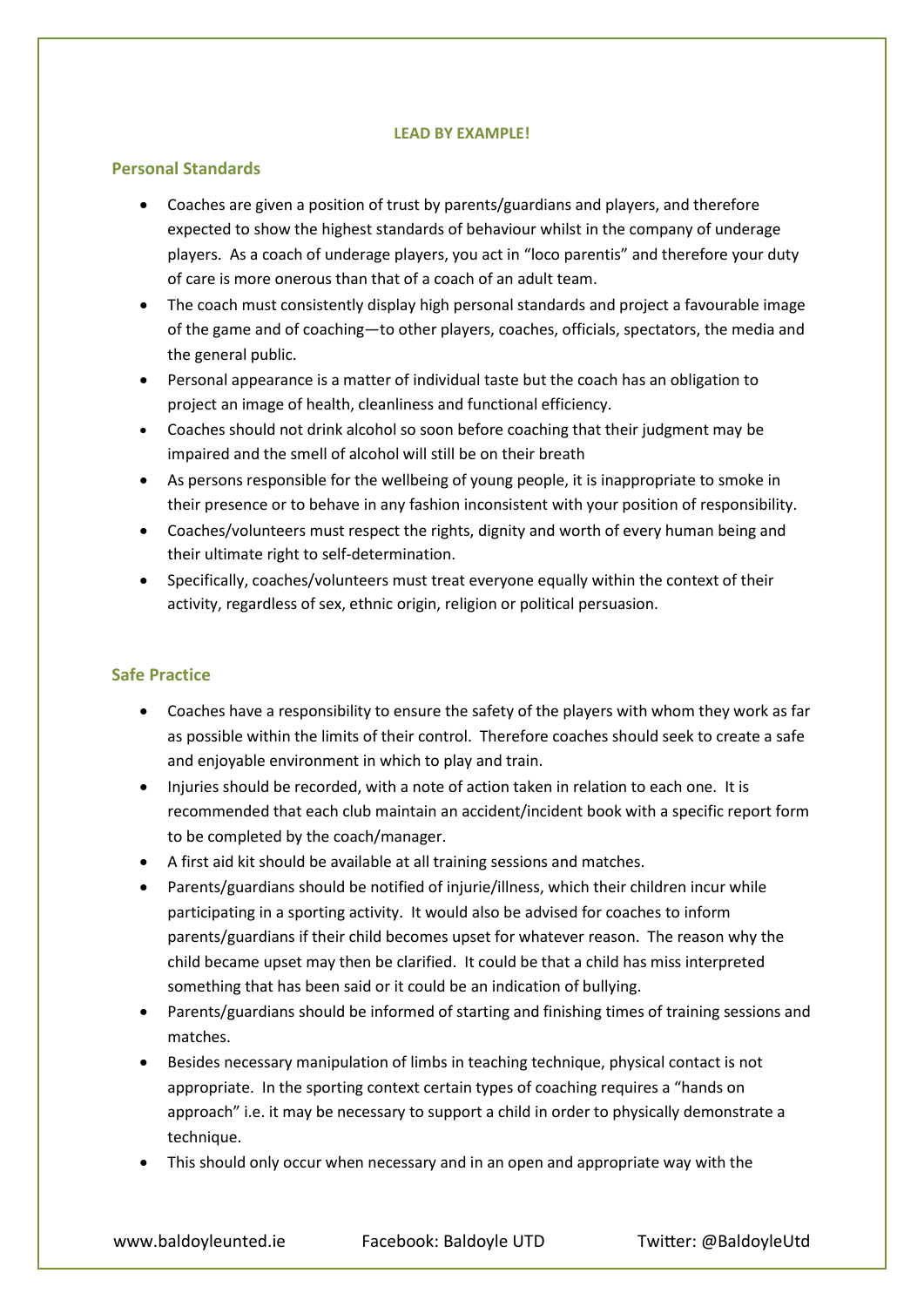knowledge, permission and dull understanding of the child concerned and where appropriate the parents/guardians.

- Coaches should not treat injuries out of sight of others. Use a "Two-Deep" (two personnel or two players) supervision system. Only personnel who are qualified in administering first aid or treating injuries should attempt to treat an injury.
- The comfort level and dignity of the player should always be the priority. Example: only uncover the injured area.
- Any doubts of a medical nature should be passed on to a suitably qualified medical person.
- Coaches should not play injured players.

#### **Good Practice**

- Coaches are responsible for setting and monitoring the boundaries between a working relationship and friendship with their players. That is particularly important when the coach and players are of opposite sex and/or when the player is a young person.
- Young players need a coach whom they can respect; therefore it is important that coaches lead by example.
- Young players play for fun and enjoyment therefore skill development and playing for fun take precedence over highly structured competition. Winning is not the only objective.
- Coaches should set realistic goals for both the team and individual players and should not push young players into inappropriate or over competitive adult like competitions.
- In relation to young players, coaches should ensure that all players participate and "average" players require and deserve equal time and attention. Do no over-burden young players with too much information.
- Coaches should help and encourage young players to develop basic skills and sportsmanship and they should avoid over-specialization in positional play during their formative years.
- Coaches should ensure that all players are aware that "bullying" whether verbal or physical will not be tolerated. Coaches should advise players and parents on how and whom to go to if they wish to make a complaint.
- A coach must not attempt to exert undue influence over the player's performance in order to obtain personal benefit or reward.
- The coach must realise that certain situations or friendly actions could be misinterpreted, not only by the player, but by outsiders motivated by jealousy, dislike or mistrust and could lead to allegations of sexual misconduct or impropriety. Therefore coaches should be aware of and avoid all situations conductive to risk.
- The coach will on occasion be required to travel and reside with players in the course of coaching and competitive matches. On such occasions, ensure the coach should never be in a room or similar alone with a player. Where this is unavoidable, leave the door open and be in earshot of others. ("Two Deep" supervision).
- Officials should avoid situations where they are alone with young players in changing rooms. Wherever practicable, there should always be two or more adults in the changing rooms.
- Physical relationships with under-age players are illegal. Children are defined in Irish law as

www.baldoyleunted.ie Facebook: Baldoyle UTD Facebook: Baldoyle UTD Fuitter: @BaldoyleUtd